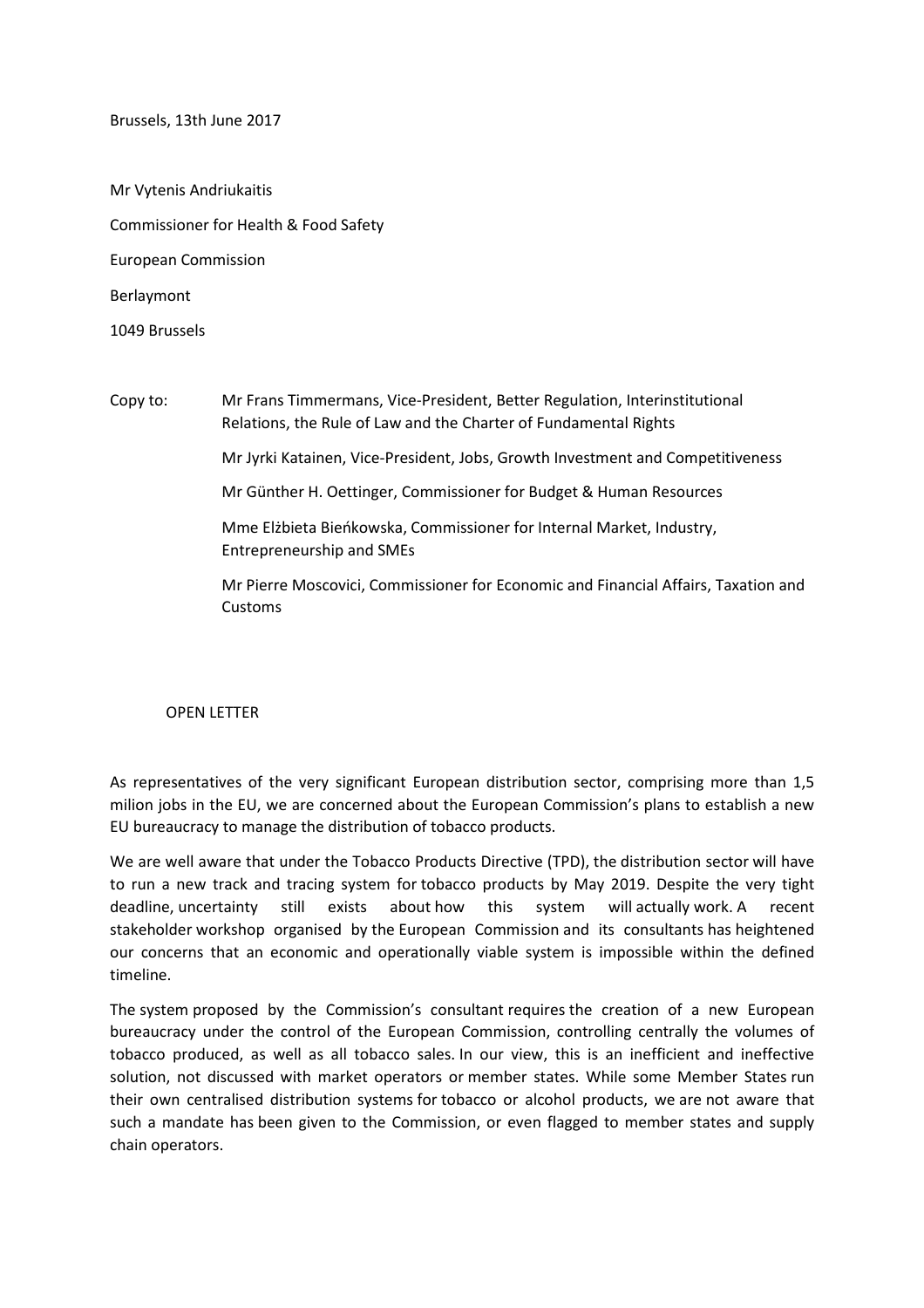We all support an effective Tracking and Tracing system for tobacco products. However, the proposed solution will establish a cumbersome and inefficient volume control system that, in addition to existing responsibilities, will have to be managed by supply chain operators. Such a complex architecture has never been tested in the real world. It is not based on international standards (like ISO and GS1 open standards) and will introduce a number of unnecessary, time and cost consuming processes and procedures. Simpler and leaner solutions exist today and our industry's experience of managing Track and Trace systems seems to have been ignored or disregarded.

The proposed system requires every operator in the supply chain to get pre-authorisations for every step of production and distribution. As distributors, we handle multiple products as part of one consignment and the cost of running a separate system for tobacco products is prohibitive. It will simply be impossible for smaller businesses in the distribution sector to operate. This will lead to significant risk of business default and the associated economic and job losses in our sector.

We appeal to the European Commission to take our concerns seriously. Before, any new obligations are imposed on our sector, we propose that the implications are examined more closely, and that our sector is consulted in detail. This is not just about cost, but about achieving the shared objective of fighting illicit trade. There is no point in creating a system so complex that it cannot work in the real world. And there is no point in creating a theoretical system that cannot be delivered by May 2019, runs the risk of putting many legitimate distributors out of business, and delivers unintended opportunities for an increase in illicit trade.

The European Commission is proud to highlight its commitment to better and simpler regulation that champions the consumer and limits the impact on stakeholders. These principles are missing in these latest proposals and we welcome the opportunity to discuss our concerns and work together towards a framework that can actually impact illicit trade in tobacco.

Signed,

Asociaţia Naţională a Comercianţilor Mici și Mijlocii din România

Association of Lithuania Chambers of Commerce, Industry and Crafts

Belgian Federation for Tabacco Wholesale

Convenience Stores Sweden AB

Enosi Kapnopolon Makedonias

Fixmer S.à.r.l.

International Chamber of Commerce in Belgium

Latvijas Tirgotaju Kamera

Lekkerland AG & Co.KG

Logista Group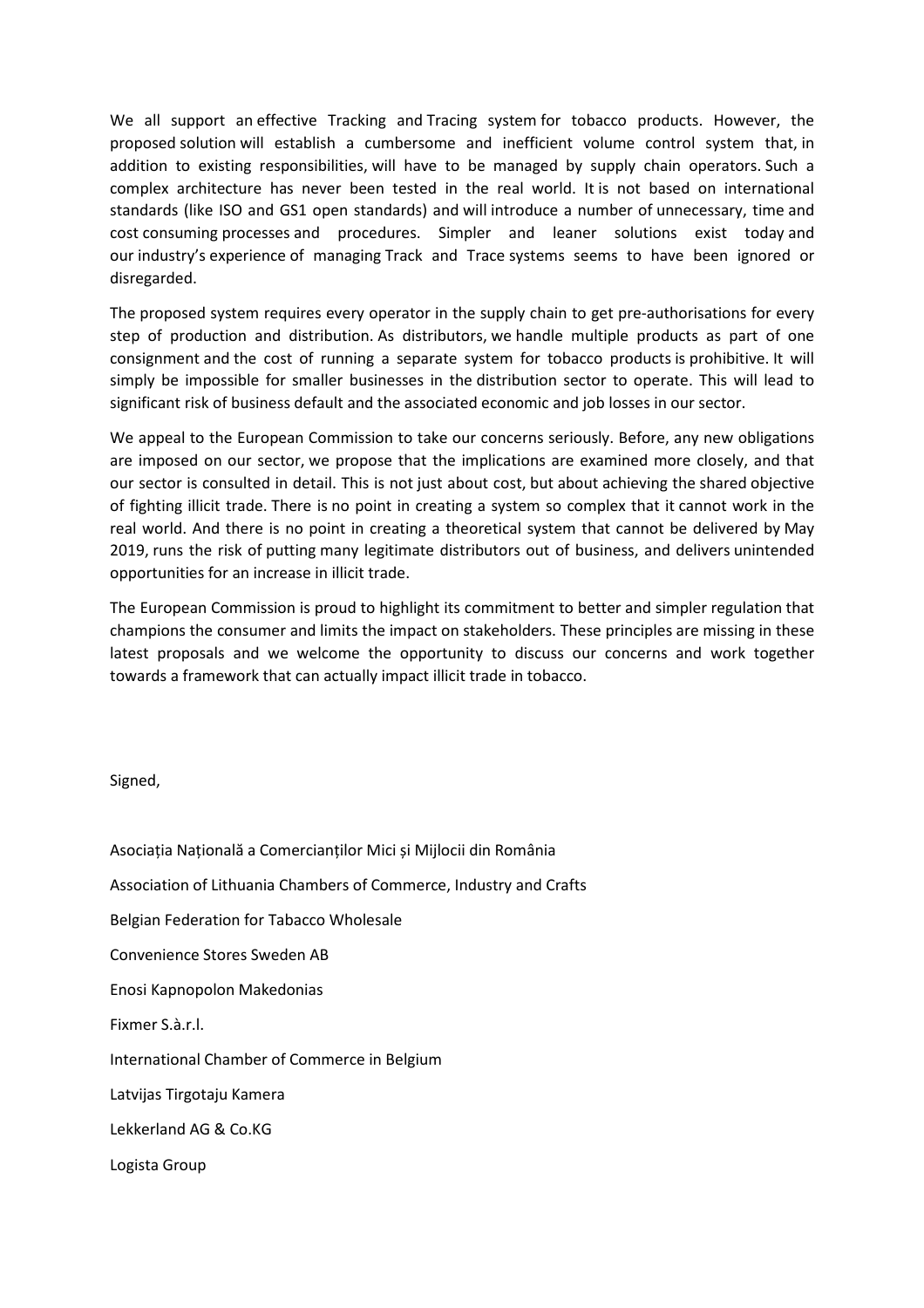Lyfra Newco Log SARL Polish Chamber of Commerce The Latvian Chamber of Commerce and Industry The Swedish Food Retailers' Federation TRENDY FOODS Belgium SA **TZN Nederland** 







The world business organization



Fédération des distributeurs de tabac Belge Belgische federatie van de tabaksdistributeurs Belgium federation for tobacco wholesale

**Confederation of Finnish Industries**